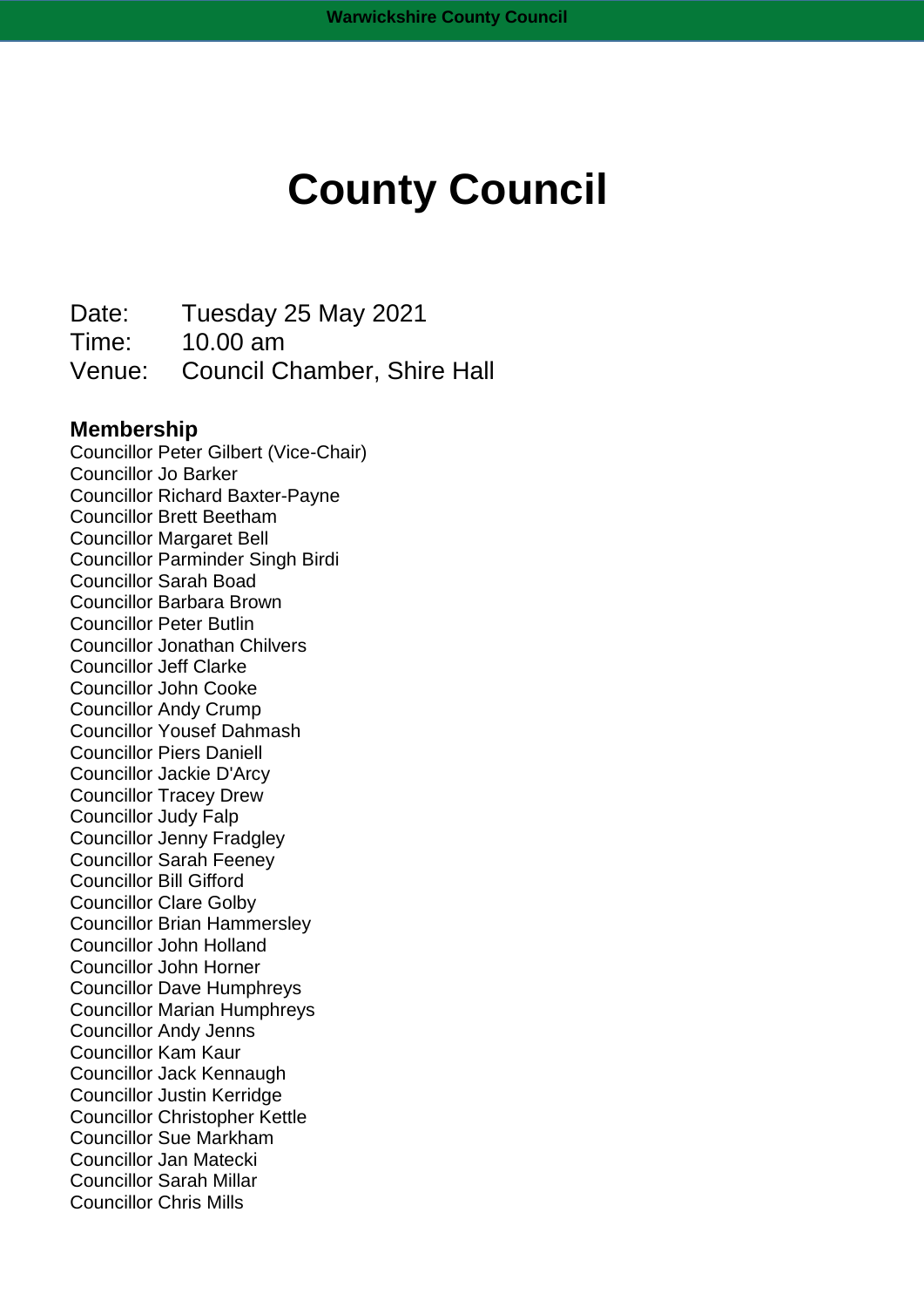Councillor Jeff Morgan Councillor Penny-Anne O'Donnell Councillor Bhagwant Singh Pandher Councillor Daren Pemberton Councillor Caroline Phillips Councillor Wallace Redford Councillor Howard Roberts Councillor Will Roberts Councillor Kate Rolfe Councillor Jerry Roodhouse Councillor Isobel Seccombe OBE Councillor Jill Simpson-Vince Councillor Tim Sinclair Councillor Mejar Singh Councillor Richard Spencer Councillor Heather Timms Councillor Mandy Tromans Councillor Robert Tromans Councillor Martin Watson Councillor Adrian Warwick Councillor Andrew Wright

Items on the agenda: -

## **2. Signed Minutes for County Council 25052021** 3 - 12

**Monica Fogarty**

Chief Executive Warwickshire County Council Shire Hall, Warwick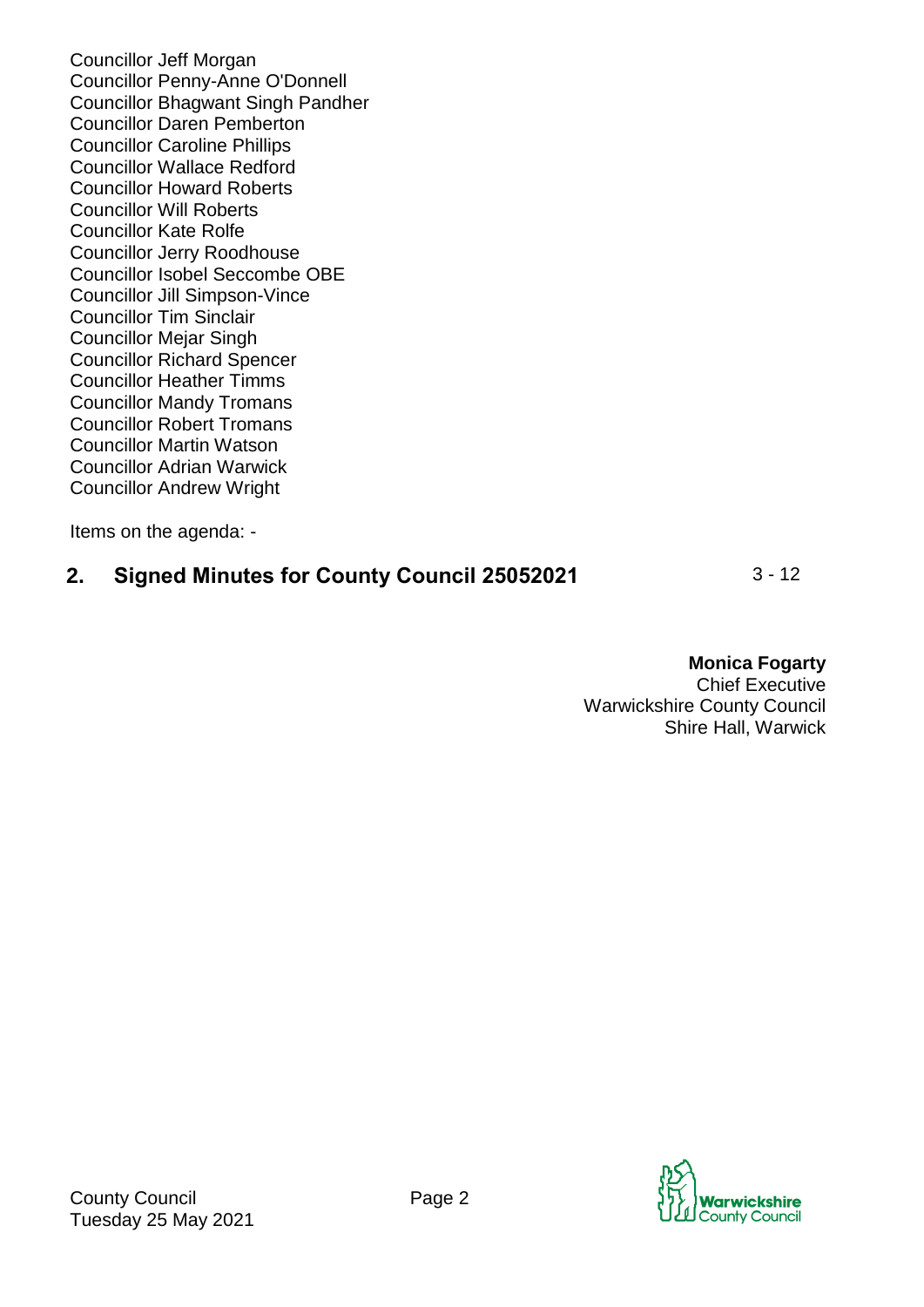Minute Item 2<br>
Minute Item 2<br>
Country Counter II<br>
Tuesday 25 May 2021<br>
Minutes Second<br>
Countries Members<br>
Countries Members<br>
Countries Members<br>
Countries Members<br>
Countries Members<br>
Countries Members<br>
Countries Members<br>
Co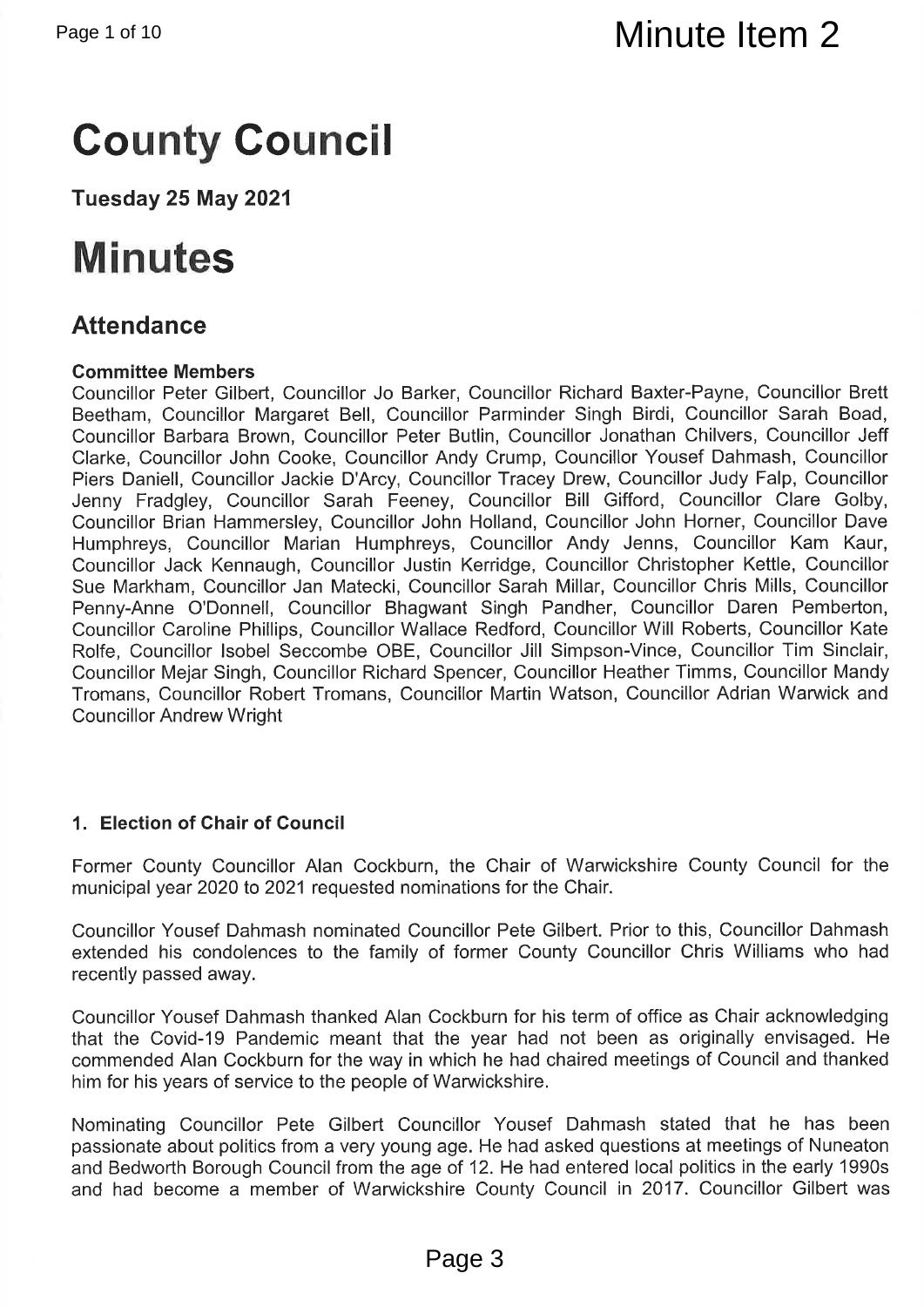Page 2 of 10<br>
described as fair and balanced by Councillor Youse<br>
Council.<br>
The nomination was seconded by Councillor Jo Bar<br>
Usyal to his roots, his friends and the people he repr<br>
the Council out of the Pandemic.<br>
There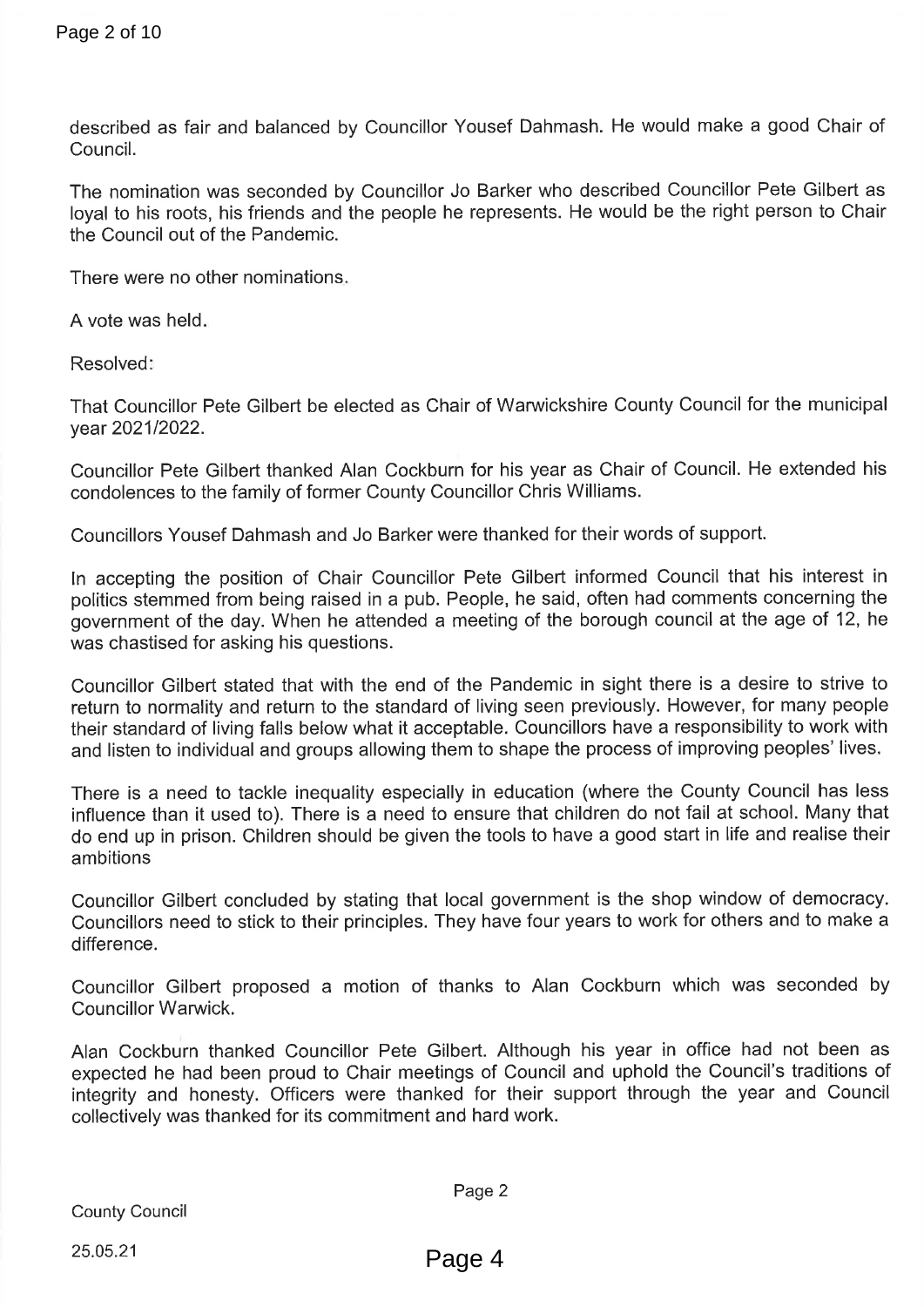Page 3 of 10<br>
2. Election of Vice Chair of Council<br>
Councillor Pete Gilbert (Chair of Council) asked<br>
Councillor Pete Gilbert (Chair of Council) asked<br>
Howing thanked Alan Cockburn for his work as Chair<br>
religion concillor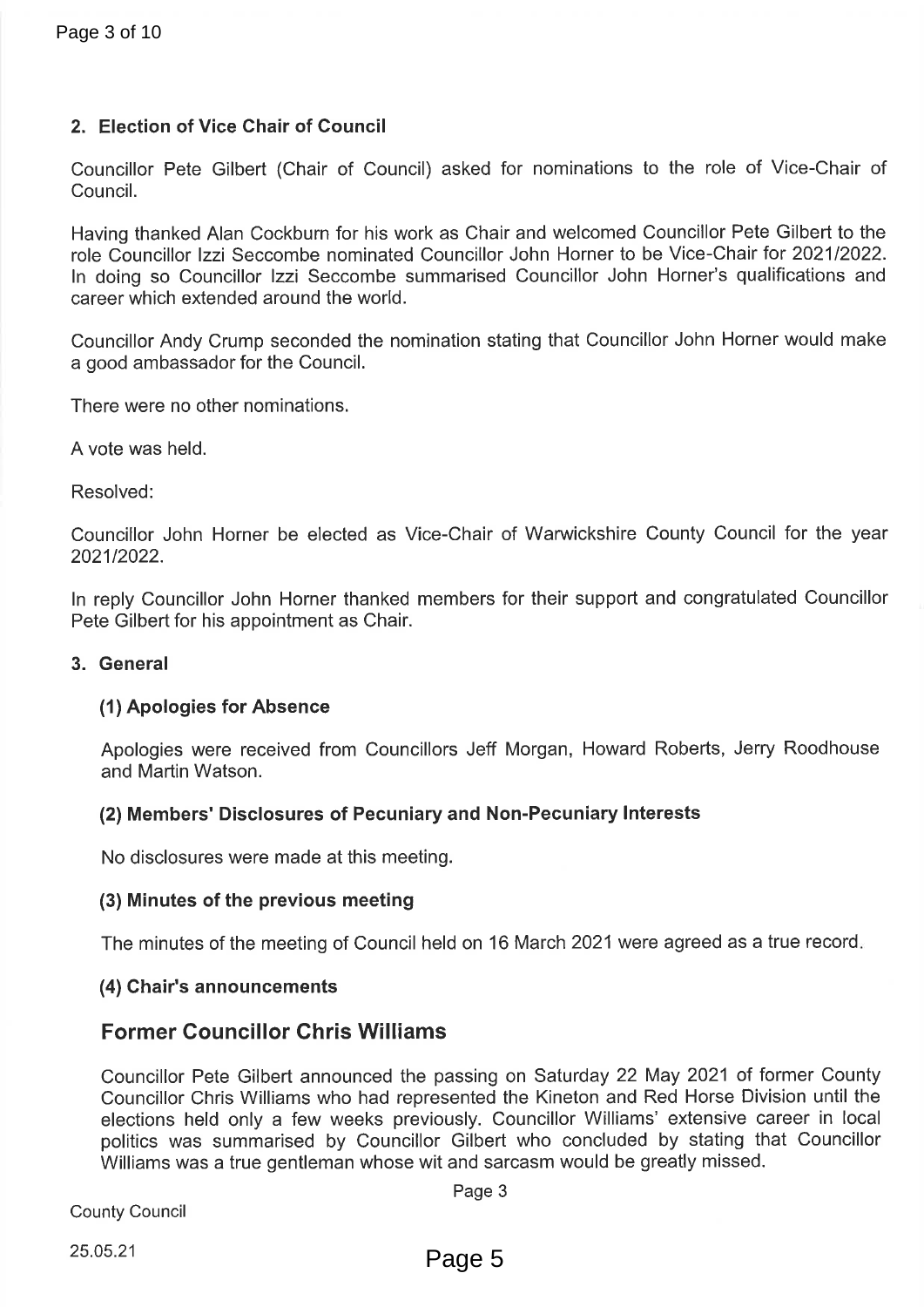Page 4 of 10<br>
Councillor John Holland (Leader of the Labou<br>
Williams largely through their joint membership<br>
They had also worked with former County Co<br>
would be remembered for the very good work he<br>
Councillor Izzi Seccom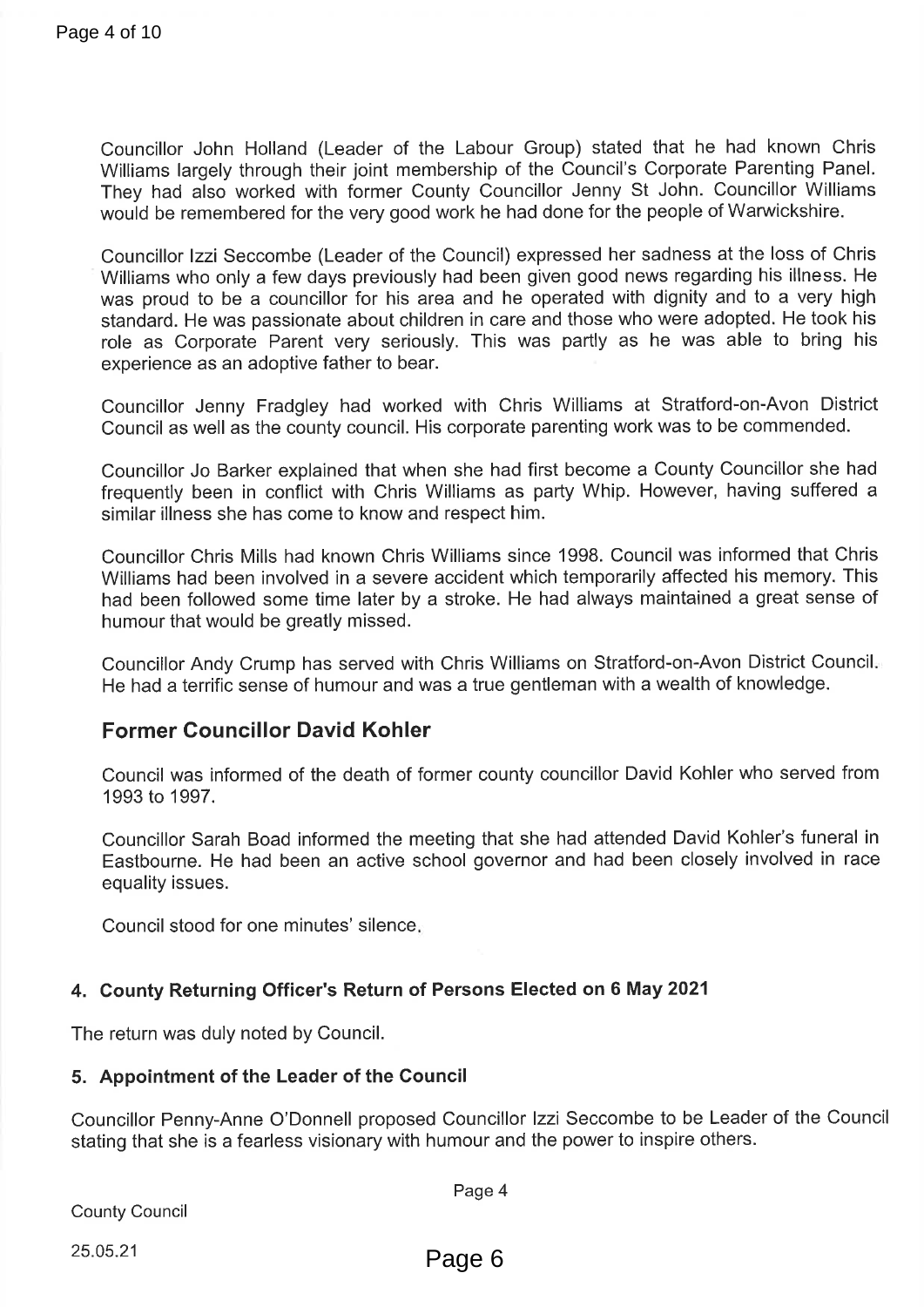- 
- 
- 
- 
- Page 5 of 10<br>
The nomination was seconded by Councillor Chris P<br>
Councillor Seccombe for many years.<br>
Vote<br>
A vote was held and the proposal carried.<br>
Resolved:<br>
That Councillor Izzi Seccombe be elected as Leader<br>
6. Appoi
	-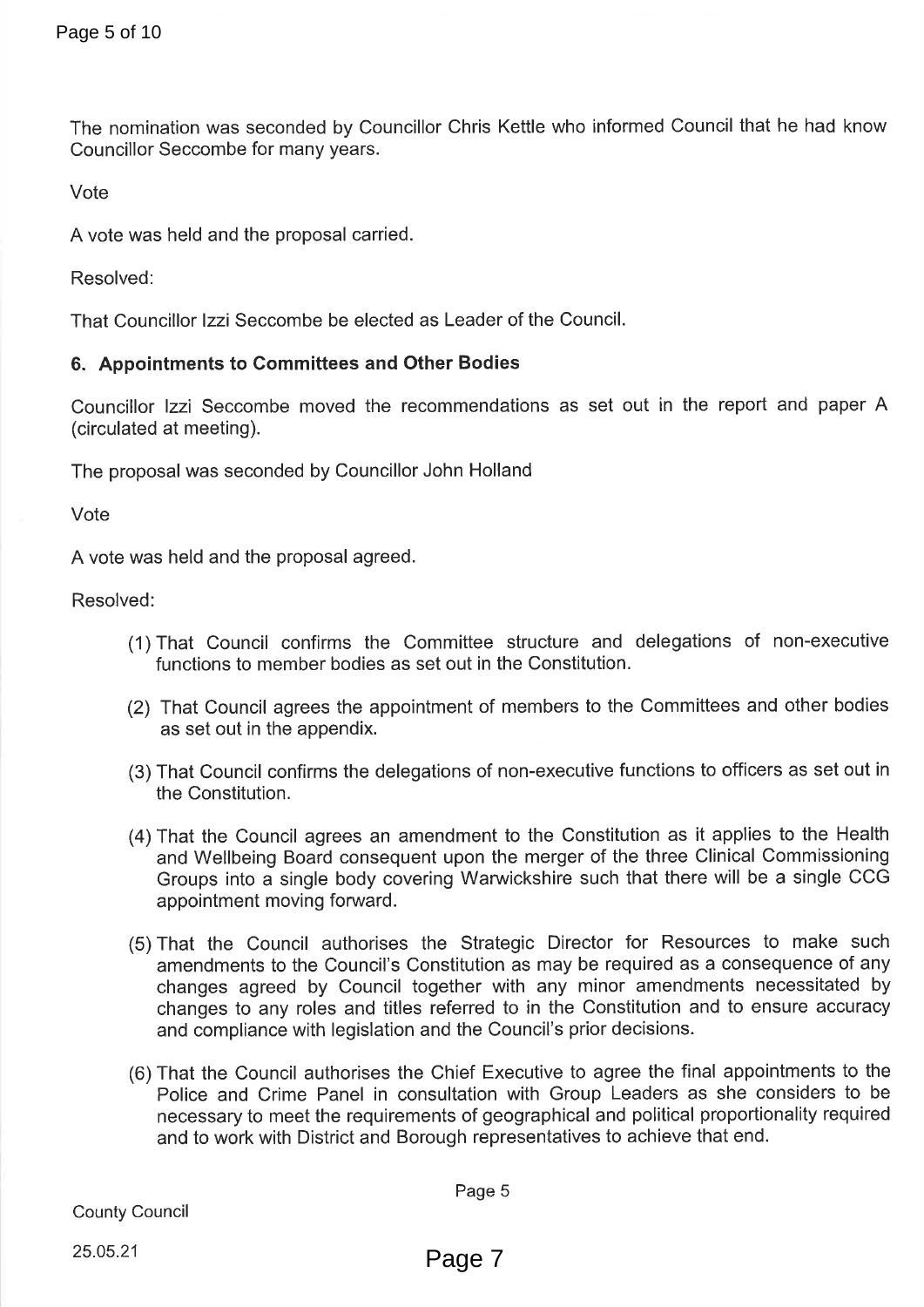- 
- 

| <b>Committees</b>                            | Con            | Lab | LD | <b>GR</b> | <b>WRA</b> | <b>Total</b> |
|----------------------------------------------|----------------|-----|----|-----------|------------|--------------|
| Audit & Standards Committee<br>(6)           | 4              |     |    |           |            | 6            |
| Regulatory Committee (12)                    | 10             |     |    |           |            | 12           |
| Staff & Pensions Committee (6)               | 4              |     |    |           |            | 6            |
| Adult Social Care & Health (10)              | $\overline{7}$ |     |    |           |            | 10           |
| Children and Young People (10)               | 8              |     |    |           |            | 10           |
| Communities (10)                             | 7              |     |    |           |            | 10           |
| Resources and Fire & Rescue<br>(10)          | 7              |     |    |           |            | 10           |
| <b>Political Balance Entitlement</b><br>2021 | 47             |     | 6  | 3         | 1          | 64           |

| Page 6 of 10                                                                                                                                                  |                                                                                                                                                                                        |                 |                |                     |                |                |              |              |
|---------------------------------------------------------------------------------------------------------------------------------------------------------------|----------------------------------------------------------------------------------------------------------------------------------------------------------------------------------------|-----------------|----------------|---------------------|----------------|----------------|--------------|--------------|
| Scheme                                                                                                                                                        | (7) That the Council authorises the Strategic Director for Resources<br>Independent Remuneration Panel to commence a review the Memb                                                   |                 |                |                     |                |                |              |              |
| <b>Appendix</b>                                                                                                                                               |                                                                                                                                                                                        |                 |                |                     |                |                |              |              |
| Resolved:                                                                                                                                                     |                                                                                                                                                                                        |                 |                |                     |                |                |              |              |
| 1.                                                                                                                                                            | That the Council confirms the Committee structure and delegations of non-execu<br>member bodies and officers as set out in the Constitution.                                           |                 |                |                     |                |                |              |              |
|                                                                                                                                                               | 2. That the number of places on Council Committees be as follows:                                                                                                                      |                 |                |                     |                |                |              |              |
|                                                                                                                                                               | <b>Committees</b>                                                                                                                                                                      |                 | Con            | Lab                 | LD             | <b>GR</b>      | <b>WRA</b>   | <b>Total</b> |
| (6)                                                                                                                                                           | Audit & Standards Committee                                                                                                                                                            |                 | $\overline{4}$ | $\mathbf 1$         | $\mathbf 1$    |                |              | 6            |
|                                                                                                                                                               | Regulatory Committee (12)                                                                                                                                                              |                 | 10             | 1                   |                |                | $\mathbf{1}$ | 12           |
|                                                                                                                                                               | Staff & Pensions Committee (6)                                                                                                                                                         |                 | $\overline{4}$ | 1                   | 1              |                |              | 6            |
|                                                                                                                                                               | Adult Social Care & Health (10)                                                                                                                                                        |                 | $\overline{7}$ | 1                   | $\overline{1}$ | $\mathbf 1$    |              | 10           |
|                                                                                                                                                               | Children and Young People (10)                                                                                                                                                         |                 | 8              | 1                   | 1              |                |              | 10           |
|                                                                                                                                                               | Communities (10)                                                                                                                                                                       |                 | $\overline{7}$ | 1                   | 1              | 1              |              | 10           |
| (10)                                                                                                                                                          | Resources and Fire & Rescue                                                                                                                                                            |                 | $\overline{7}$ | 1                   | 1              | 1              |              | 10           |
| 2021                                                                                                                                                          | <b>Political Balance Entitlement</b>                                                                                                                                                   |                 | 47             | $\overline{7}$      | 6              | $\overline{3}$ | 1            | 64           |
| 3.<br><b>Committee</b>                                                                                                                                        | That the Council appoints the committees and membership:<br>Opposition Group Spokespersons are indicated for Overview and Scrutiny Committees (<br><b>Conservative</b>                 | Labour          |                | <b>Lib Dem</b>      |                | <b>Green</b>   |              | Ind          |
| <b>Standards</b><br>8 <sub>1</sub><br>Audit<br>Committee<br>(co-optees:J<br>Bridgeman,<br>$+1$<br>Vacancy - recruitment<br>under way)<br>6 Members<br>(4:1:1) | John Horner (C)<br>P Singh Birdi<br><b>Chris Kettle</b><br><b>Brian Hammersley</b>                                                                                                     | Sarah<br>Feeney |                | <b>Bill Gifford</b> |                |                |              |              |
| <b>Regulatory Committee</b><br>12 Members<br>(10:1:1)                                                                                                         | John Cooke (C)<br>Jill Simpson-Vince<br>(VC)<br><b>Chris Mills</b><br>Dave Humphreys<br>Jack Kennaugh<br><b>Adrian Warwick</b><br><b>Jeff Clarke</b><br>Jan Matecki<br>Justin Kerridge | Sarah<br>Feeney |                |                     |                |                |              | Judy<br>Falp |
| <b>County Council</b>                                                                                                                                         |                                                                                                                                                                                        |                 | Page 6         |                     |                |                |              |              |
| 25.05.21                                                                                                                                                      |                                                                                                                                                                                        |                 | Page 8         |                     |                |                |              |              |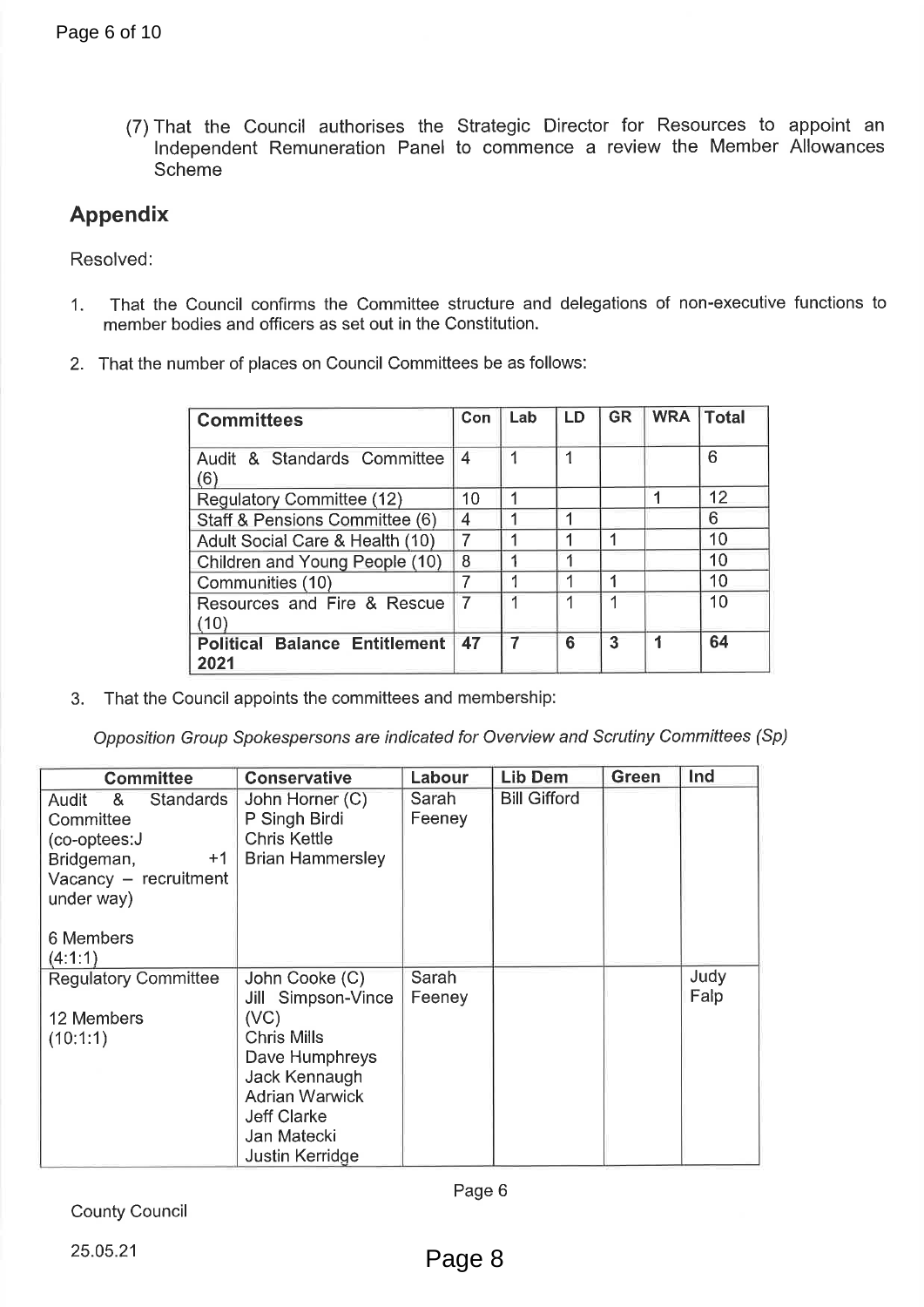| Page 7 of 10                                                                      |                                                                                                                                                                       |                                        |                            |                                  |  |
|-----------------------------------------------------------------------------------|-----------------------------------------------------------------------------------------------------------------------------------------------------------------------|----------------------------------------|----------------------------|----------------------------------|--|
|                                                                                   |                                                                                                                                                                       |                                        |                            |                                  |  |
|                                                                                   | <b>Rik Spencer</b>                                                                                                                                                    |                                        |                            |                                  |  |
| <b>Staff</b><br>Pensions<br>8 <sub>x</sub><br>Committee<br>6 Members              | Andy Jenns (C)<br>John Horner<br><b>Chris Kettle</b><br>Jill Simpson-Vince                                                                                            | Sarah<br>Millar                        | Gifford<br>Bill<br>(VC)    |                                  |  |
| (4:1:1)                                                                           |                                                                                                                                                                       |                                        |                            |                                  |  |
| Adult Social<br>Care<br>8 <sub>x</sub><br>Health<br><b>OSC</b>                    | Clare Golby (C)<br>John Cooke<br><b>Chris Mills</b><br><b>Marian Humphreys</b>                                                                                        | John<br>Holland<br>(VC)                | Rolfe<br>Kate<br>(SP)      | Tracey<br><b>Drew</b><br>(SP)    |  |
| 10 members<br>(7:1:1:1)                                                           | P O'Donnell<br>Jan Matecki<br><b>Mandy Tromans</b>                                                                                                                    |                                        |                            |                                  |  |
| Children<br>8 <sub>x</sub><br>Young<br>People OSC<br>10 members<br>(8:1:1)        | Yousef<br>Dahmash<br>(C)<br>Jo Barker<br><b>Brett Beetham</b><br>Justin Kerridge<br>Pete Gilbert<br>Jill Simpson-Vince<br>Marian Humphreys<br><b>Brian Hammersley</b> | <b>Barbara</b><br><b>Brown</b><br>(SP) | Jerry<br>Roodhouse<br>(VC) |                                  |  |
| <b>Communities OSC</b><br>10 members<br>(7:1:1:1)                                 | Jeff Clarke (C)<br><b>Tim Sinclair</b><br>Dave Humphreys<br>Daren Pemberton<br>Andy Wright<br>R Baxter-Payne<br><b>Bhagwant</b><br>Pandher                            | Jackie<br>D'Arcy<br>(SP)               | Jenny<br>Fradgley<br>(SP)  | Jonath<br>an<br>Chilver<br>s(VC) |  |
| Resources & Fire and<br><b>Rescue OSC</b><br>10 members<br>(7:1:1:1)              | Warwick<br>Adrian<br>(Ch)<br>P Singh Birdi (VC)<br><b>Piers Daniell</b><br>Martin Watson<br>Sue Markham<br><b>Rik Spencer</b><br><b>Rob Tromans</b>                   | Caroline<br><b>Phillips</b><br>(SP)    | Sarah<br>Boad(SP)          | Will<br><b>Roberts</b><br>(SP)   |  |
| Joint Staff Negotiating<br>Body $4 - (2$ Leader <sup>*</sup> + 2<br>Council appt) | *Izzi Seccombe<br>*Andy Jenns                                                                                                                                         | <b>Barbara</b><br><b>Brown</b>         | <b>Bill Gifford</b>        |                                  |  |
| Joint Teachers<br>Neg.<br>Body- 4 (2 Leader* $+ 2$<br>Council appt)               | *Jeff Morgan<br>*Andy Jenns                                                                                                                                           | <b>Barbara</b><br><b>Brown</b>         | <b>Bill Gifford</b>        |                                  |  |
| Fund<br>Pension<br>Sub-<br>Investment<br>Committee                                | John Horner<br><b>Chris Kettle</b><br>Jill Simpson-Vince                                                                                                              | Sarah<br>Millar                        | <b>Bill Gifford</b>        |                                  |  |
| <b>County Council</b>                                                             |                                                                                                                                                                       | Page 7                                 |                            |                                  |  |
| 25.05.21                                                                          |                                                                                                                                                                       | Page 9                                 |                            |                                  |  |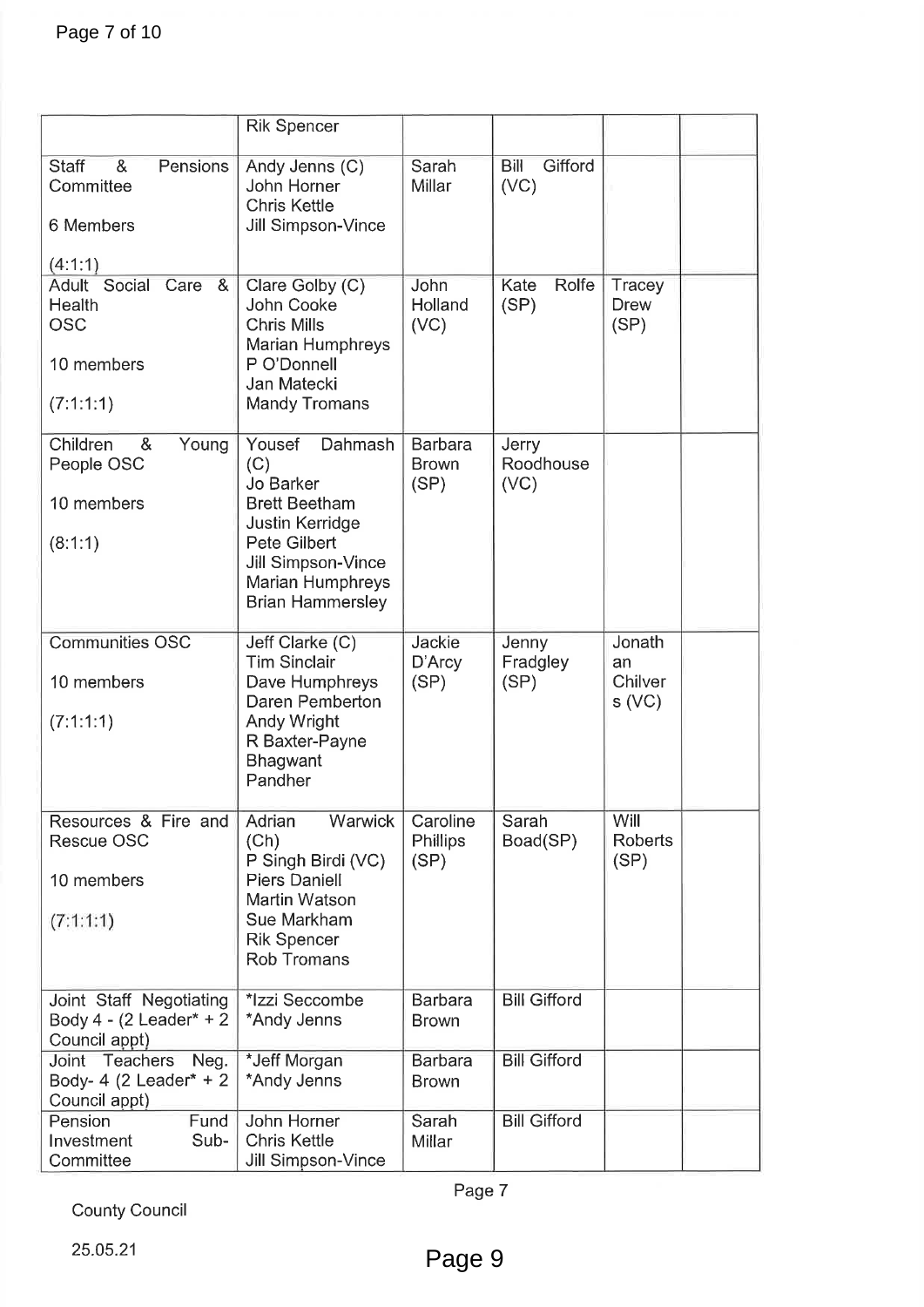| Page 8 of 10                                                                   |                                                                                                                                                                                                                                                                                                                                                                                                                                                                 |                                                        |                                           |                                                                                    |
|--------------------------------------------------------------------------------|-----------------------------------------------------------------------------------------------------------------------------------------------------------------------------------------------------------------------------------------------------------------------------------------------------------------------------------------------------------------------------------------------------------------------------------------------------------------|--------------------------------------------------------|-------------------------------------------|------------------------------------------------------------------------------------|
|                                                                                |                                                                                                                                                                                                                                                                                                                                                                                                                                                                 |                                                        |                                           |                                                                                    |
|                                                                                |                                                                                                                                                                                                                                                                                                                                                                                                                                                                 |                                                        |                                           |                                                                                    |
| [Sub of S&P]<br>(5 Members)                                                    |                                                                                                                                                                                                                                                                                                                                                                                                                                                                 |                                                        |                                           |                                                                                    |
| <b>Committee</b>                                                               |                                                                                                                                                                                                                                                                                                                                                                                                                                                                 | Labour                                                 | <b>Lib Dem</b>                            | <b>Green</b>                                                                       |
| Pool of Members to sit                                                         | <b>Conservative</b><br>Margaret Bell                                                                                                                                                                                                                                                                                                                                                                                                                            | <b>John</b>                                            | Sarah Boad                                | Tracey                                                                             |
| on Appointments Sub-<br>Committees and Staff<br>Sub-<br>Appeals<br>Committees. | P Singh Birdi<br><b>Peter Butlin</b><br><b>Jeff Clarke</b><br>John Cooke<br>Andy Crump<br><b>Yousef Dahmash</b><br><b>Piers Daniell</b><br><b>Brian Hammersley</b><br>Dave Humphreys<br>Andy Jenns<br>Kam Kaur<br>Justin Kerridge<br>Jan Matecki<br>Jeff Morgan<br>P O'Donnell<br><b>Wallace Redford</b><br>Izzi Seccombe<br>Jill Simpson-Vince<br>Mejar Singh<br><b>Heather Timms</b><br><b>Mandy Tromans</b><br><b>Adrian Warwick</b><br><b>Martin Watson</b> | Holland<br>Sarah<br>Feeney<br>Barabara<br><b>Brown</b> | Jerry<br>Roodhouse<br><b>Bill Gifford</b> | Drew                                                                               |
| 4.<br>5.                                                                       | (a) That the Council confirms membership to the following bodies:                                                                                                                                                                                                                                                                                                                                                                                               |                                                        |                                           | That John Bridgeman be confirmed as the Chair of the Audit and Standards Committee |
|                                                                                | <b>Conservative</b>                                                                                                                                                                                                                                                                                                                                                                                                                                             | Labour                                                 |                                           | <b>Liberal Democrat</b>                                                            |
| and<br>Wellbeing<br>Health<br>Board (4)                                        | Margaret Bell<br>Izzi Seccombe<br>Jeff Morgan                                                                                                                                                                                                                                                                                                                                                                                                                   |                                                        |                                           | Jerry Roodhouse                                                                    |
| Joint<br>Coventry<br>Warwickshire<br>OSC(5)                                    | &<br>Clare Golby<br>John Cooke<br>Health<br><b>Chris Mills</b><br>P O'Donnell                                                                                                                                                                                                                                                                                                                                                                                   |                                                        | John Holland                              |                                                                                    |
| Corporate<br>Parenting<br>Panel (6)                                            | Jeff Morgan<br>P O'Donnell<br>Pete Gilbert<br>Marian Humphreys                                                                                                                                                                                                                                                                                                                                                                                                  | Caroline<br>Phillips                                   |                                           | Jerry Roodhouse                                                                    |
| Standing<br>Advisory<br>Council<br>Religious<br>on<br>Education (SACRE) (5)    | P Singh Birdi<br><b>John Cooke</b><br>Uustin Kerridge                                                                                                                                                                                                                                                                                                                                                                                                           |                                                        | <b>Barbara Brown</b>                      | Sarah Boad                                                                         |
| Warwickshire<br>Partnership (5)                                                | Waste Heather Timms<br>Andy Wright<br>Daren Pemberton                                                                                                                                                                                                                                                                                                                                                                                                           |                                                        | Sarah Millar                              |                                                                                    |
|                                                                                |                                                                                                                                                                                                                                                                                                                                                                                                                                                                 | Page 8                                                 |                                           |                                                                                    |
| <b>County Council</b><br>25.05.21                                              |                                                                                                                                                                                                                                                                                                                                                                                                                                                                 | Page 10                                                |                                           |                                                                                    |

|                                                                | <b>Conservative</b>                                                   | Labour                      | <b>Liberal Democrat</b> |
|----------------------------------------------------------------|-----------------------------------------------------------------------|-----------------------------|-------------------------|
| Wellbeing<br><b>Health</b><br>and<br>Board (4)                 | Margaret Bell<br>Izzi Seccombe<br>Jeff Morgan                         |                             | Jerry Roodhouse         |
| Joint<br>&<br>Coventry<br>Health<br>Warwickshire<br>OSC(5)     | Clare Golby<br>John Cooke<br>Chris Mills<br>O'Donnell                 | John Holland                |                         |
| Parenting<br>Corporate<br>Panel (6)                            | <b>Jeff Morgan</b><br>P O'Donnell<br>Pete Gilbert<br>Marian Humphreys | Caroline<br><b>Phillips</b> | Jerry Roodhouse         |
| Standing<br>Advisory<br>Council<br>on<br>Education (SACRE) (5) | P Singh Birdi<br>Religious Uohn Cooke<br>Uustin Kerridge              | Barbara Brown               | Sarah Boad              |
| Warwickshire<br>Waste<br>Partnership (5)                       | <b>Heather Timms</b><br>Andy Wright<br>Daren Pemberton                | Sarah Millar                |                         |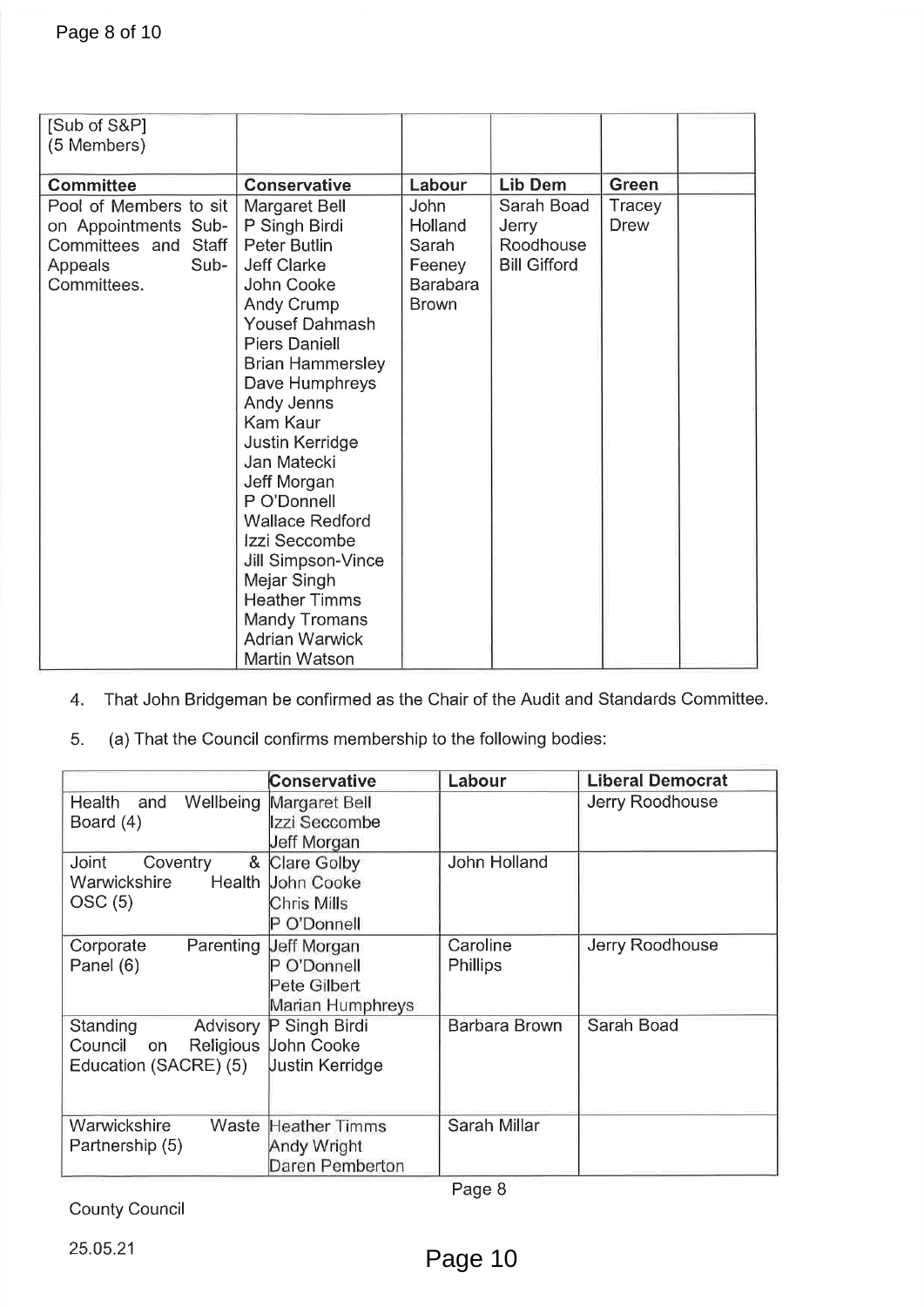| <b>Bhagwant Pander</b> |  |
|------------------------|--|
|                        |  |

|    | <b>Bhagwant Pander</b>                                                                                                                                                                                                                                                                                                                                                                            |                                                                                                                                                                                                                                                                                                                                                                                                                                                                                     |
|----|---------------------------------------------------------------------------------------------------------------------------------------------------------------------------------------------------------------------------------------------------------------------------------------------------------------------------------------------------------------------------------------------------|-------------------------------------------------------------------------------------------------------------------------------------------------------------------------------------------------------------------------------------------------------------------------------------------------------------------------------------------------------------------------------------------------------------------------------------------------------------------------------------|
| 5  | Chair of the Health and Well-being Board.                                                                                                                                                                                                                                                                                                                                                         | (b) That the Portfolio Holder with responsibility for Adult Social Care and Health is appoint<br>(c) That the Council agrees an amendment to the Constitution as it applies to the Health and<br>Board consequent upon the merger of the three Clinical Commissioning Groups into a si<br>covering Warwickshire such that there will be a single CCG appointment moving forward.<br>(d) That the Portfolio Holder with responsibility for children's services is appointed as the C |
| 6. | <b>Corporate Parenting Panel.</b><br>Pension Board for a three-year term:                                                                                                                                                                                                                                                                                                                         | (a) That the following be appointed to the LGPS Local Pension Board and Fire &<br>Res                                                                                                                                                                                                                                                                                                                                                                                               |
|    | <b>LGPS Local Pension Board</b>                                                                                                                                                                                                                                                                                                                                                                   | of office<br>following<br>this<br>of term<br>End<br>appointment                                                                                                                                                                                                                                                                                                                                                                                                                     |
|    | Councillor Parminder<br>Singh<br>Birdi<br>(WCC Employer Rep)<br>Keith Bray (Independent Chair)<br>Keith Francis (Employer Rep)<br>Alan Kidner (Employee Rep)                                                                                                                                                                                                                                      | May 2024                                                                                                                                                                                                                                                                                                                                                                                                                                                                            |
|    | <b>Fire &amp; Rescue Local Pension Board</b><br>Sian Marsh (Employee Rep) (FBU) -<br>from July 2021<br>Morgan<br>(Employee<br>Tony<br>Rep)<br>(Retained Firefighters Union) -<br>from July 2021<br>Paul Morley (Employee Rep) (fire July 2024<br>Officers Association) – from<br><b>July 2021</b><br>Barnaby Briggs (Employers Rep) -<br>May 2021<br>Caroline Jones (Employers Rep) -<br>May 2021 | <b>End of term of office</b><br><b>July 2024</b><br><b>July 2024</b><br>May 2024<br>May 2024                                                                                                                                                                                                                                                                                                                                                                                        |
|    |                                                                                                                                                                                                                                                                                                                                                                                                   | (b) That the Council confirms that the Employer Representatives on the Fire and Res<br>Pension Board should be members or officers of the Warwickshire County Council                                                                                                                                                                                                                                                                                                               |
| 7. | District and Borough representatives to achieve that end.                                                                                                                                                                                                                                                                                                                                         | That the Council authorises the Chief Executive to agree the final appointments to t<br>and Crime Panel in consultation with Group Leaders as she considers to be nec<br>meet the requirements of geographical and political proportionality required and to                                                                                                                                                                                                                        |
| 8. | That the Council confirms/appoints to the following external bodies                                                                                                                                                                                                                                                                                                                               |                                                                                                                                                                                                                                                                                                                                                                                                                                                                                     |
|    |                                                                                                                                                                                                                                                                                                                                                                                                   | Page 9                                                                                                                                                                                                                                                                                                                                                                                                                                                                              |
|    | <b>County Council</b>                                                                                                                                                                                                                                                                                                                                                                             |                                                                                                                                                                                                                                                                                                                                                                                                                                                                                     |
|    | 25.05.21                                                                                                                                                                                                                                                                                                                                                                                          | Page 11                                                                                                                                                                                                                                                                                                                                                                                                                                                                             |

- 
-